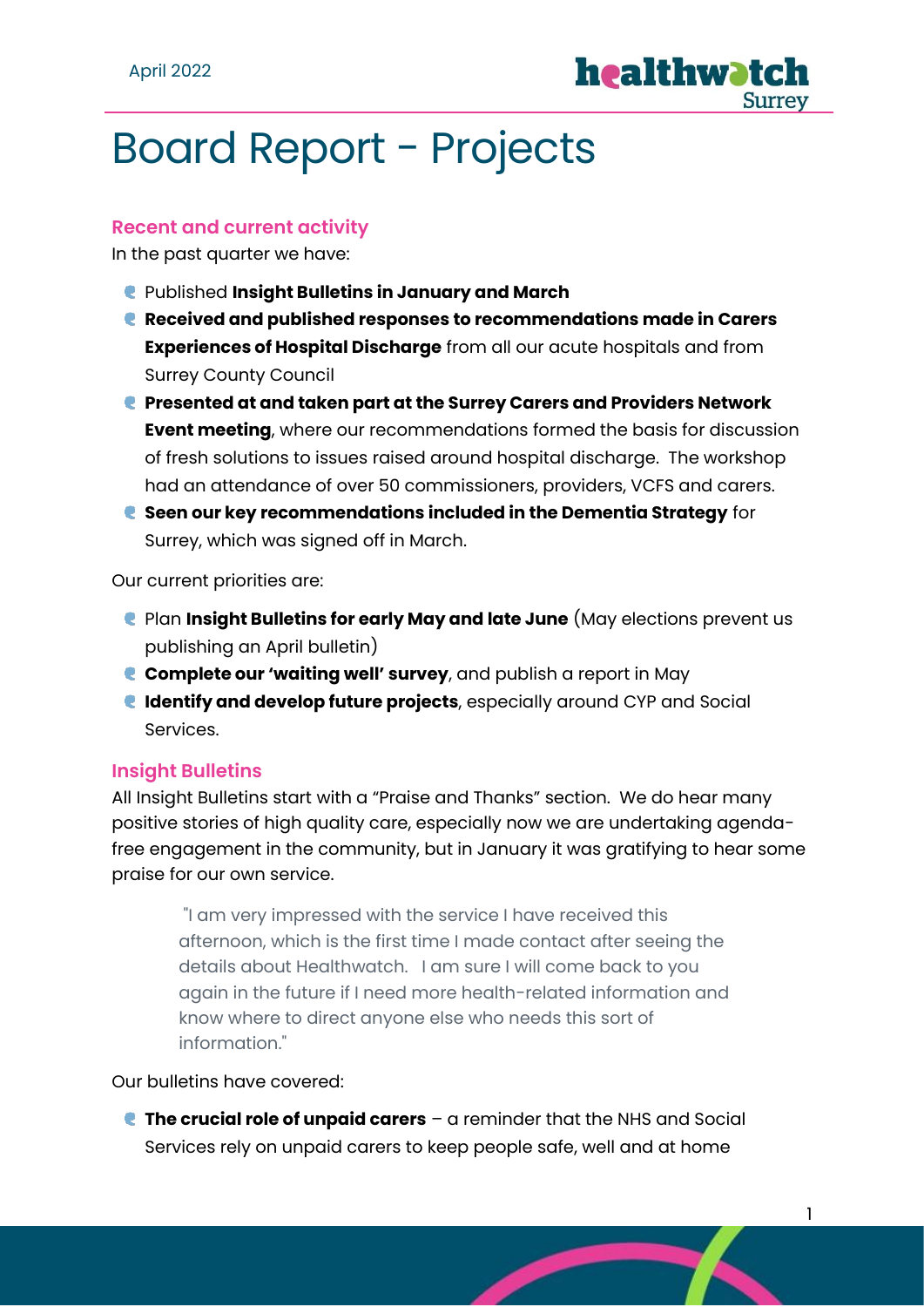- **People seeking urgent dental help** lack of NHS dental care is old news, but we are hearing increasing reports of people needing care for acute problems
- **The impact on patients when services don't collaborate** including examples where services seem to be at crossed swords rather than working together.
- **Local experiences of 'inaccessible information'** to build on the Healthwatch England survey on the Accessible Information Standard.
- **Experiences of death in hospital** 4/10 deaths still take place in hospital and while staff can be compassionate and caring, we do hear distressing stories of poor support and poor communication.
- **Access to GP complaints procedures** GPs must have a complaints procedure in place, but people have told us that this can be difficult to access.

### **Carers Experiences of Hospital Discharge**

**We received very full responses to our recommendations** from all acute hospitals and SCC, with several examples of initiatives that had been triggered or boosted by our findings. A summary of the responses has been published.

In February we attended the Surrey Carers and Providers Network Event meeting. This was run as a workshop, with presentations from a range of speakers followed by breakout rooms to discuss initiatives. **Our recommendations were used as conversation-starters in the breakout rooms**. The wide attendance and commitment from attendees was very encouraging.

We aim to recontact the providers in a year's time, for an update on their progress towards improving the experience of discharge for carers.

# **Finding Information and Support in the early years after Dementia Diagnosis**

The first draft of the new Surrey Dementia Strategy featured our report, and the structure of the strategy was unusually well focussed on actions and objectives. However, we felt our recommendations were not well reflected in the draft.

Following our response and further discussions with the lead authors **several of our recommendations were embedded directly in the Dementia Strategy**, and this was signed off in March 2022. We will maintain our presence at the Dementia Strategy Board meetings to track progress of the actions relating to our recommendations.